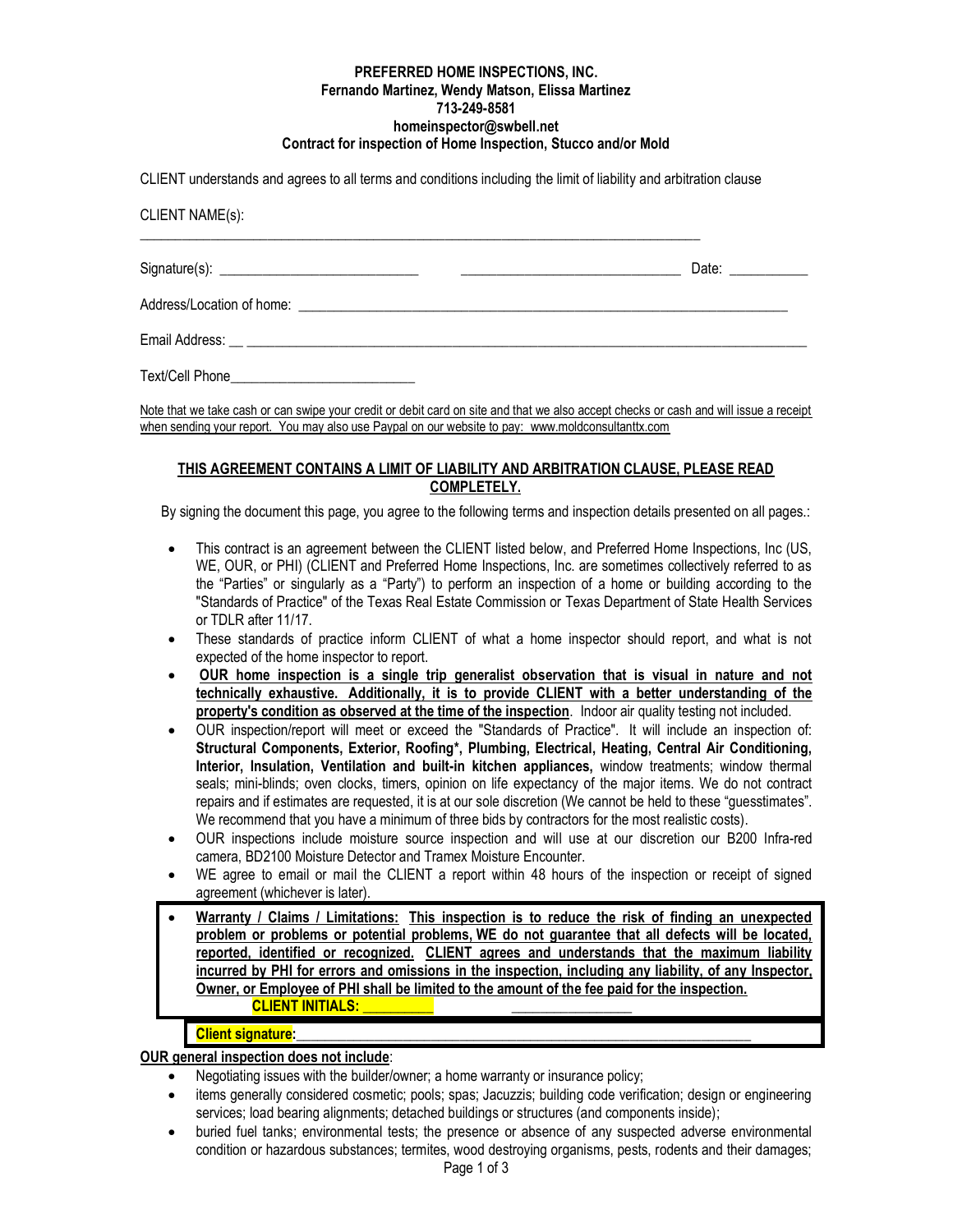refrigeration units; water filtration units; low voltage systems; security system devices; heat detectors; telephone; cable TV; satellite equipment; or other ancillary wiring that is not a part of the primary electrical distribution system;

- solar systems; lightening arrestors; Stucco, visual only with home inspection (performance of invasive inspection requires additional waiver for both hard coat & synthetic); water wells; septic fields; anything buried; the interior of flues; flue connections; locating refrigerant leaks; a board-by-board/brick-by-brick exterior inspection.
- Exterior and roof inspections may be performed from the ground, depending upon the height and pitch of roof. We do not inspect tile, slate or concrete roofs. We may recommend a second roofing company to evaluate the roof for storm damage.
- Components that are concealed, hidden (including behind shrubbery, insulation, walls, personal property, furniture, etc.), camouflaged, not visible, not accessible, located in an area that may be dangerous or unhealthful to enter and/or difficult to inspect are beyond the scope of this inspection. Movement of personal items, panels, covers, insulation, furniture, equipment, plant life, soil or debris that obstructs access or visibility is beyond the scope of this inspection.
- WE will not operate heating or cooling systems in temperatures that may cause damage to the unit (A/C under 60 degrees or Heat Pump over 65 degrees). WE do not inspect heat exchangers for cracks. We will use our CG gas detector for carbon monoxide in lieu of furnace inspection.
- Utilities, plumbing, gas, and electrical must be turned "on" for the inspection of these areas. Gas furnaces must be "on" or capable of being turned on by using normal operating controls. Pilot lights must be "lit" in order to inspect these components or systems. No disassembly of equipment, opening of walls, moving of heavy or large amounts of furniture, appliances or stored items, or excavation will be performed.
- All components and conditions, which by the nature of their location are concealed, camouflaged or difficult to inspect, will be excluded from the inspection / report. The inspection of areas/homes that we feel endangers our safety or well-being will be aborted.

### **Note that a TREC inspection is NOT a code inspection, however, in the interest of safety it may, at our discretion, code may be included.**

# **Inspections include the following:**

**Thermal Imaging Scan:** We will perform a Thermal Imaging Scan of the home at the time of the inspection, conditions permitting. Thermal imaging is a technology well beyond any standards of practice that may help us identify issues that are not readily visible including water intrusion, insulation deficiencies, HVAC issues, electrical issues, roof and wall leaks, etc., at our discretion. No extra charge.

**Limited Visual Mold Inspection:** I agree and understand that Preferred Home Inspections, Inc., employ licensed Mold Assessment Consultants and may report on suspicious stains or mold-like substances and may offer to perform Indoor Air Quality Testing or Allergen Testing if desired, for an additional fee to be discussed at time of inspection. We will perform a visual mold inspection as part of our regular home inspection, no additional charge. Allergen testing must be discussed in advance of the inspection date, so we may bring our specialized equipment.

**Hard Coat Stucco Inspection:** As part of our general home inspection, we will perform a limited visual stucco inspection; at our discretion, we may test 1-2 windows. For a specific stucco inspection, we will perform an in-depth visual and invasive stucco inspection (either or both hard coat or exterior insulating finishing systems – EIFS) There will be an additional fee dependent upon size of structure; a separate waiver, signed by the owner, must be received prior to the inspection. The report will be emailed or mailed within 48 hours of the inspection. You must agree that all findings may not reflect actual damage – that the inspection has been performed to the best ability of the inspector's opinion, skill and knowledge to assess the structure.

**CLIENT obligations:** CLIENT has obtained a right of entry to perform this inspection from the seller or seller's representative and has made arrangements for the home to be open during the inspection. (We do have a supra key available) CLIENT agrees to retain appropriate licensed contractor(s) to further inspect and repair all concerns and issues before the close of escrow. CLIENT is urged to call US before they close on the home to review or ask any questions CLIENT may have regarding this inspection / report.

CLIENT is responsible for payment in full of all of our fees whether or not CLIENT purchases the property **at time of inspection, unless otherwise arranged and agreed upon.**

**Attendance / Opinion:** The home inspection report represents OUR "opinion" of the property at the time of the inspection. OUR interpretation of what is good or fair may be different than CLIENT. CLIENT is strongly encouraged to be present at the time of the inspection so WE will have a better understanding of each other's perceptions. **OUR**